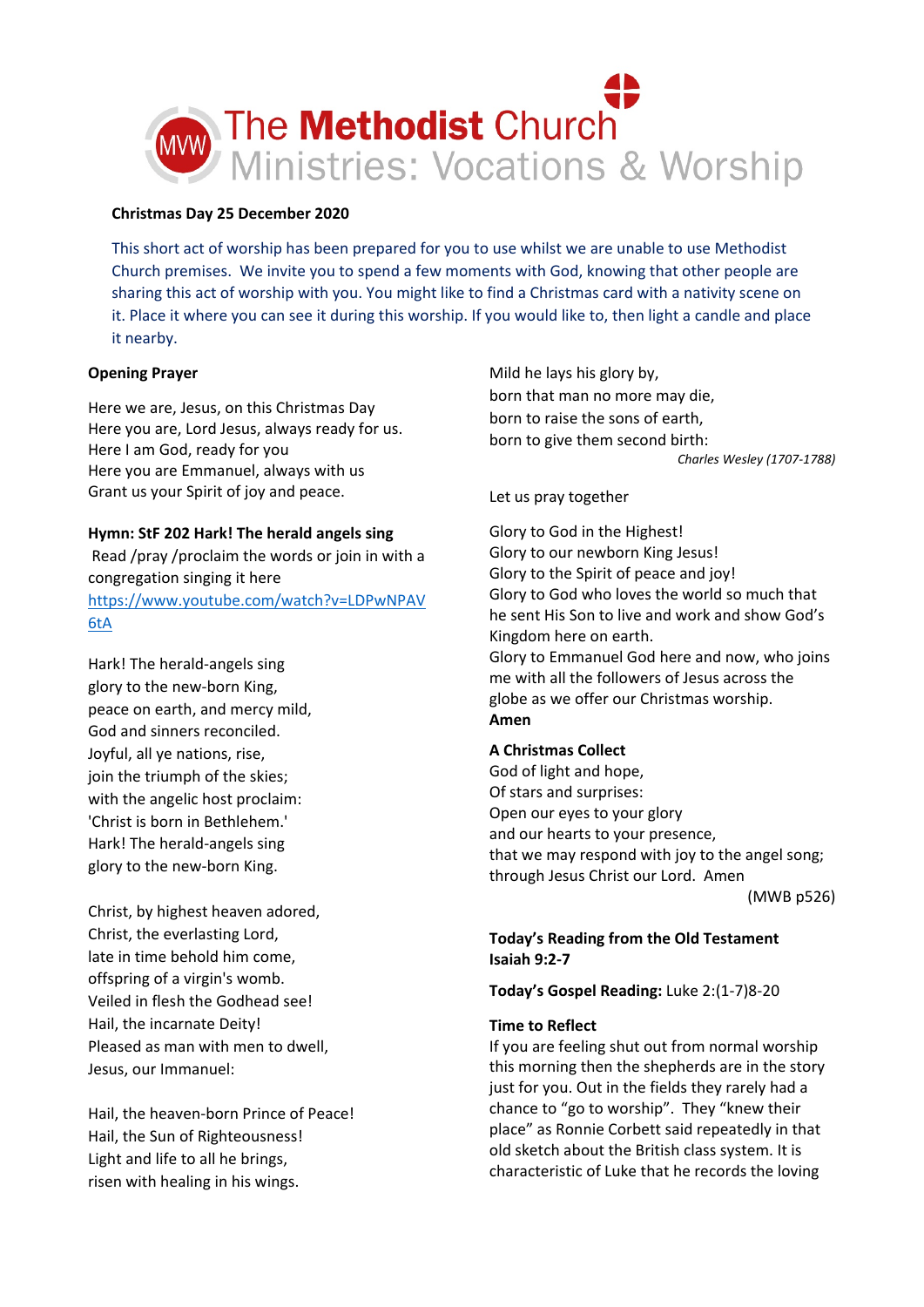action of God to reach out to the least, the lost, the excluded, the lonely. The angel brings to *them* Good News. After fear, their response is joy and action, leading to wonder, delight and worship.

How might this apply to you on this most strange of Christmas Days?

"Mary treasured all these words and pondered them in her heart."

I wonder what treasured memories of Christmases past you hold in your heart? What joyous memories can you ponder in the quiet moments of this day?

Take a time to sit quietly, and perhaps listen to this song:

### <https://www.youtube.com/watch?v=CxclAv-gLp8>

I wonder as I wander out under the sky, How Jesus the Savior did come for to die. For poor on'ry\* people like you and like I... I wonder as I wander out under the sky.

When Mary birthed Jesus 'twas in a cow's stall, With wise men and farmers and shepherds and all.

But high from God's heaven a star's light did fall, And the promise of ages it then did recall.

If Jesus had wanted for any wee thing, A star in the sky, or a bird on the wing, Or all of God's angels in heav'n for to sing, He surely could have it, 'cause he was the King.

I wonder as I wander out under the sky, How Jesus the Savior did come for to die. For poor on'ry\* people like you and like I... I wonder as I wander out under the sky. \*Means "ordinary"

#### Note:

This carol from the Apalacian mountain region was Collected by John Jacob Niles in Murphy, NC in July 1933 from a young traveling evangelist Annie Morgan. According to Niles, he asked her to sing the song repeatedly until he had memorized it. It was published in his 1934 Songs of the Hill-Folk. Written in a minor key, it's qualities of pensiveness make it one of today's most popular carols.



During this season the Methodist Church is proclaiming "God is with us". God is with us is more than a statement.

It's a reminder that God is always with us. We are

encouraged to share our story (and other people's stories) of walking with God in this extraordinary year. How might you share how God has been with you this week? Find out more here https://www.methodist.org.uk/christmas/

## **A time of prayer**

God of outreach,

we thank you for coming amongst us in Jesus. We marvel at your humility, emptying yourself "of all but love". We recognize our privilege and pray for those with no home,

those who have had to travel to foreign lands,

those who flee persecution.

Emmanuel, God with us, be with them.

God of the familiar,

we thank you for the familiar scriptures at Christmastide.

Speak through them of hope renewed, of steadfast love,

of faith that flows full and free within and beyond the familiar carols and services.

May your spirit call out goodness from all who feel tired and estranged from the familiar today. Emmanuel, God with us, be with them.

God of the strange,

we pray for all those

who today miss familiar rituals and traditions both family and religious.

We pray for all those today who are sad or lonely, all those who feel cut off from loved ones. Emmanuel, God with us, be with them.

### God of good will,

we pray that these difficult times may call out goodwill from all who are made in your image. Bless, we pray,

all those who reach out with Good News, with practical help, with simple friendship. Where we become caught up in ourselves, break in with your message that "it is in giving out to all that we receive" Thank you for love and hope made known to us in our Saviour, Christ Jesus. Amen

# **The Lord's Prayer**

*Our Father ……*

*Hymn: Listen to* the Calypso carol with 2500 voices singing together (StF 216)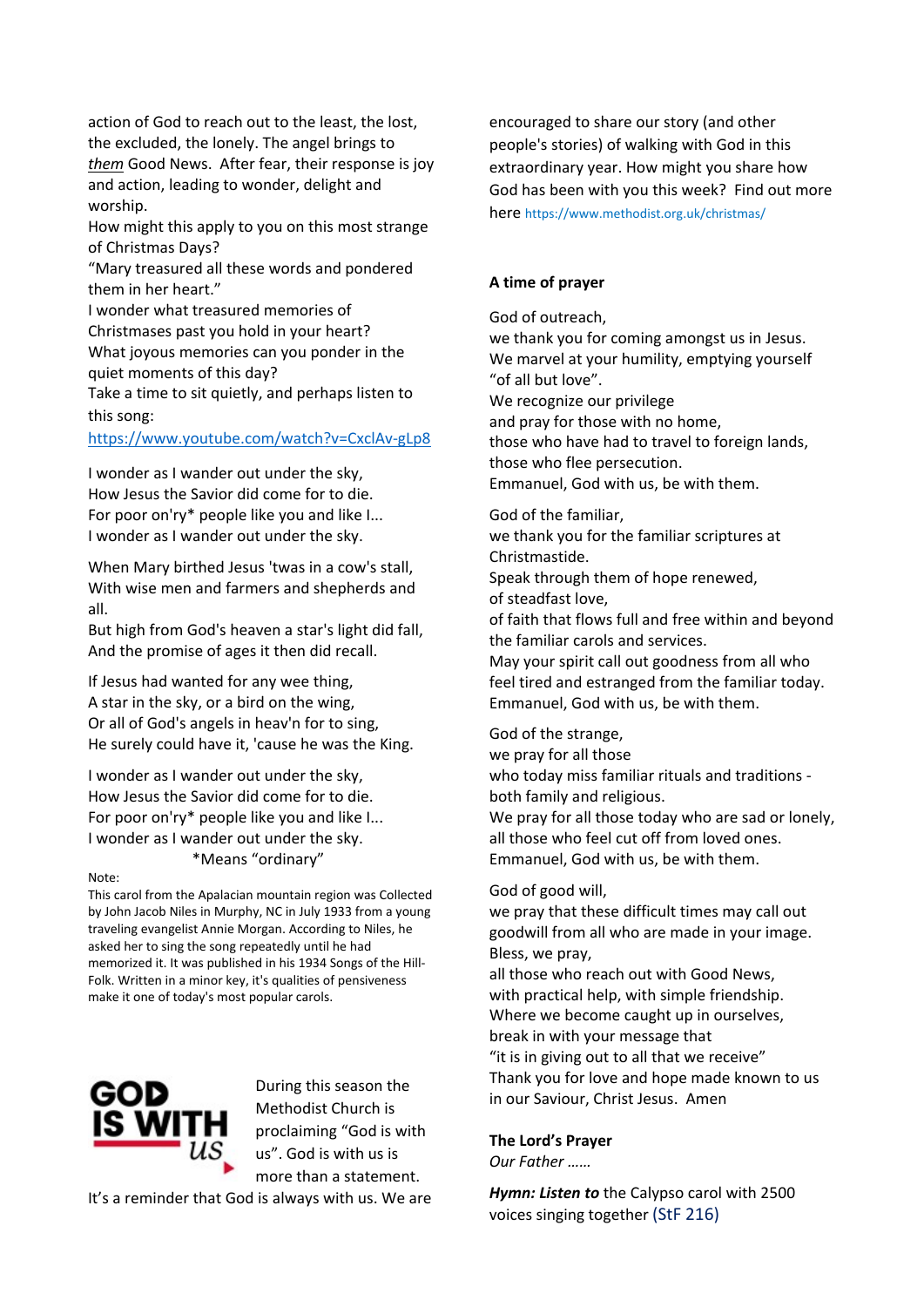### **or sing a carol that comes to mind.**

### [https://www.youtube.com/watch?v=B2ujyrrL9\\_s](https://www.youtube.com/watch?v=B2ujyrrL9_s)

See him lying on a bed of straw; draughty stable with an open door, Mary cradling the babe she bore; the Prince of Glory is his name:

 O now carry me to Bethlehem to see the Lord of love again; just as poor as was the stable then, the Prince of Glory when he came.

Star of silver, sweep across the skies, show where Jesus in the manger lies; shepherds, swiftly from your stupor rise to see the Saviour of the world:

Angels, sing again the song you sang, sing the story of God's gracious plan; sing that Bethl'em's little baby can be the Saviour of us all:

Mine are riches from your poverty, from your innocence, eternity; mine, forgiveness by your death for me; child of sorrow for my joy: *Michael Perry (1942-1996)*

### **A prayer of blessing**

May the wisdom of the Wonderful Counselor, The peace of the Prince of Peace, The love of the everlasting Father And the blessing of our mighty God Rest on us and all those we pray for This Christmas Day and always. Amen Original Materials by Phil Challis

All Hymns reproduced under CCLi 1144191.

Local Churches please insert CCCLi No here

The Big Church Sing Christmas Special was broadcast live on the Methodist Church's YouTube channel on Sunday 29 November. Have you seen it yet? If you have access to the internet go to

<https://www.youtube.com/methodistchurch>

Isaiah 9:2-7 New Revised Standard Version **<sup>2</sup>** [\[a\]](https://www.biblegateway.com/passage/?search=Isaiah%209%3A2-7&version=NRSV#fen-NRSV-17832a) The people who walked in darkness have seen a great light; those who lived in a land of deep darkness on them light has shined. **<sup>3</sup>** You have multiplied the nation,

 as with joy at the harvest, as people exult when dividing plunder. **<sup>4</sup>** For the yoke of their burden, and the bar across their shoulders, the rod of their oppressor, you have broken as on the day of Midian. **<sup>5</sup>** For all the boots of the tramping warriors and all the garments rolled in blood shall be burned as fuel for the fire. **<sup>6</sup>** For a child has been born for us, a son given to us; authority rests upon his shoulders; and he is named Wonderful Counselor, Mighty God, Everlasting Father, Prince of Peace. **<sup>7</sup>**His authority shall grow continually, and there shall be endless peace for the throne of David and his kingdom. He will establish and uphold it with justice and with righteousness from this time onward and forevermore. The zeal of the LORD of hosts will do this.

they rejoice before you

**2** In those days a decree went out from Emperor Augustus that all the world should be registered. **<sup>2</sup>** This was the first registration and was taken while Quirinius was governor of Syria. **<sup>3</sup>** All went to their own towns to be registered. **<sup>4</sup>** Joseph also went from the town of Nazareth in Galilee to Judea, to the city of David called Bethlehem, because he was descended from the house and family of David. **<sup>5</sup>**He went to be registered with Mary, to whom he was engaged and who was expecting a child. **<sup>6</sup>**While they were there, the time came for her to deliver her child. **<sup>7</sup>** And she gave birth to her firstborn son and wrapped him in bands of cloth, and laid him in a manger, because there was no place for them in the inn.

**<sup>8</sup>** In that region there were shepherds living in the fields, keeping watch over their flock by night. **<sup>9</sup>** Then an angel of the Lord stood before them, and the glory of the Lord shone around them, and they were terrified. **<sup>10</sup>** But the angel said to them, "Do not be afraid; for see—I am bringing you good news of great joy for all the people: **<sup>11</sup>** to you is born this day in the city of David a Savior, who is the Messiah, $[$ a] the Lord. **<sup>12</sup>** This will be a sign for you: you will find a child wrapped in bands of cloth and lying in a manger." **<sup>13</sup>** And suddenly there was with the angel a multitude of the heavenly host, $[b]$  praising God and saying,

**<sup>14</sup>** "Glory to God in the highest heaven, and on earth peace, goodwill among people.

you have increased its joy;